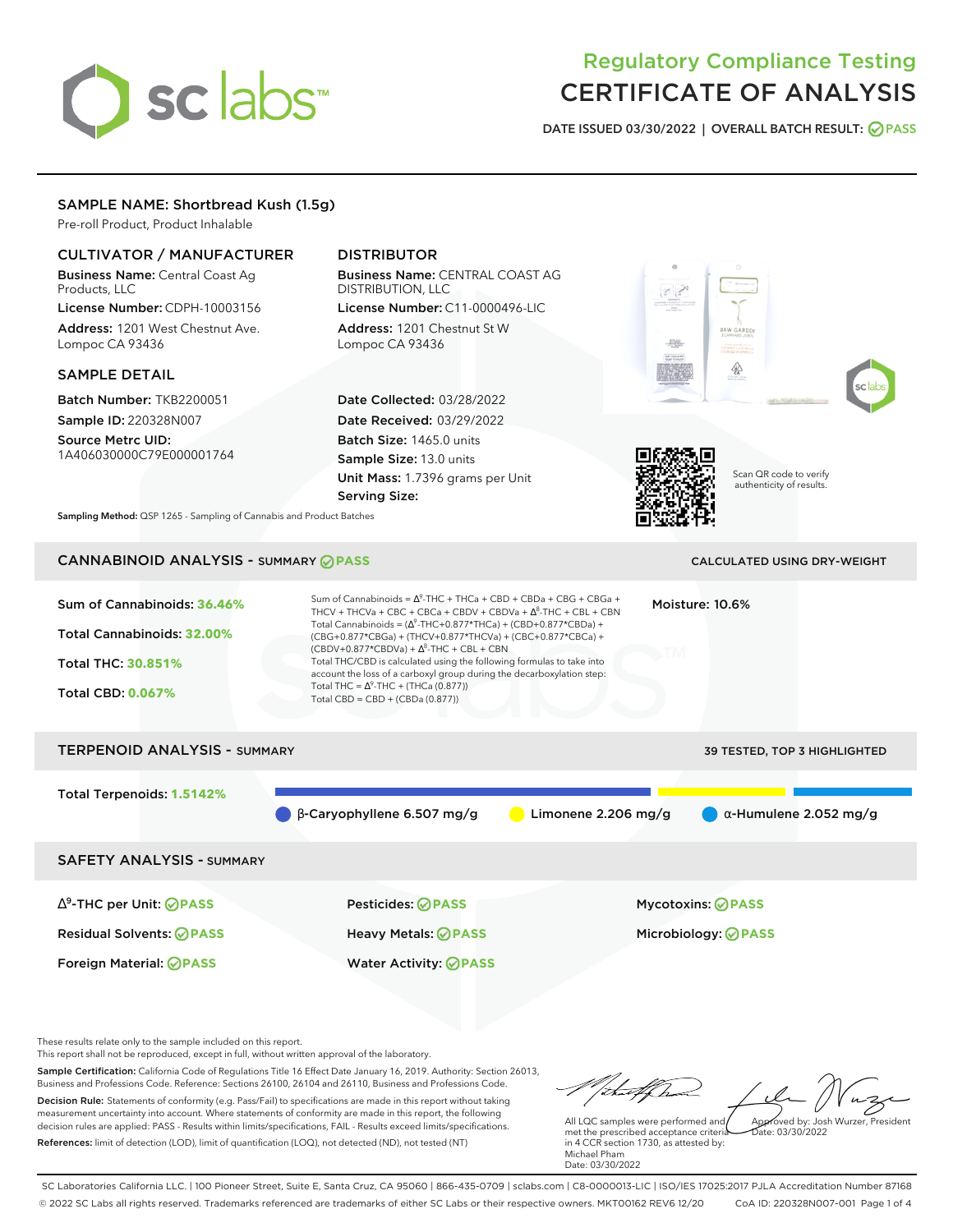



**SHORTBREAD KUSH (1.5G) | DATE ISSUED 03/30/2022 | OVERALL BATCH RESULT: PASS**

#### **CANNABINOID TEST RESULTS** - 03/30/2022 **PASS**

Tested by high-performance liquid chromatography with diode-array detection (HPLC-DAD). Calculated using Dry-Weight. **Method:** QSP 1157 - Analysis of Cannabinoids by HPLC-DAD

#### TOTAL CANNABINOIDS: **32.00%**

Total Cannabinoids (Total THC) + (Total CBD) + (Total CBG) + (Total THCV) + (Total CBC) +  $(Total CBDV) +  $\Delta^8$ -THC + CBL + CBN$ 

TOTAL THC: **30.851%** Total THC (Ƽ-THC+0.877\*THCa)

TOTAL CBD: **0.067%** Total CBD (CBD+0.877\*CBDa)

TOTAL CBG: 0.68% Total CBG (CBG+0.877\*CBGa)

TOTAL THCV: 0.188% Total THCV (THCV+0.877\*THCVa)

TOTAL CBC: 0.217% Total CBC (CBC+0.877\*CBCa)

TOTAL CBDV: ND Total CBDV (CBDV+0.877\*CBDVa)

| <b>COMPOUND</b> | LOD/LOQ<br>(mg/g)          | <b>MEASUREMENT</b><br><b>UNCERTAINTY</b><br>(mg/g) | <b>RESULT</b><br>(mg/g) | <b>RESULT</b><br>(%) |
|-----------------|----------------------------|----------------------------------------------------|-------------------------|----------------------|
| <b>THCa</b>     | 0.05/0.14                  | ±6.975                                             | 348.74                  | 34.874               |
| <b>CBGa</b>     | 0.1 / 0.2                  | ±0.32                                              | 7.8                     | 0.78                 |
| $\Delta^9$ -THC | 0.06 / 0.26                | ±0.072                                             | 2.67                    | 0.267                |
| <b>CBCa</b>     | 0.07/0.28                  | ±0.094                                             | 2.47                    | 0.247                |
| <b>THCVa</b>    | 0.07/0.20                  | ±0.079                                             | 2.14                    | 0.214                |
| <b>CBDa</b>     | 0.02 / 0.19                | ±0.017                                             | 0.76                    | 0.076                |
| $\wedge^8$ -THC | 0.1 / 0.4                  | N/A                                                | <b>ND</b>               | <b>ND</b>            |
| <b>THCV</b>     | 0.1/0.2                    | N/A                                                | <b>ND</b>               | <b>ND</b>            |
| <b>CBD</b>      | 0.07/0.29                  | N/A                                                | <b>ND</b>               | <b>ND</b>            |
| <b>CBDV</b>     | 0.04/0.15                  | N/A                                                | <b>ND</b>               | <b>ND</b>            |
| <b>CBDVa</b>    | 0.03/0.53                  | N/A                                                | <b>ND</b>               | <b>ND</b>            |
| <b>CBG</b>      | 0.06/0.19                  | N/A                                                | <b>ND</b>               | <b>ND</b>            |
| <b>CBL</b>      | 0.06 / 0.24                | N/A                                                | <b>ND</b>               | <b>ND</b>            |
| <b>CBN</b>      | 0.1/0.3                    | N/A                                                | <b>ND</b>               | <b>ND</b>            |
| <b>CBC</b>      | 0.2 / 0.5                  | N/A                                                | <b>ND</b>               | <b>ND</b>            |
|                 | <b>SUM OF CANNABINOIDS</b> |                                                    | $364.6$ mg/g            | 36.46%               |

#### **UNIT MASS: 1.7396 grams per Unit**

| $\Delta^9$ -THC per Unit               | 1100 per-package limit | $4.64$ mg/unit | <b>PASS</b> |
|----------------------------------------|------------------------|----------------|-------------|
| <b>Total THC per Unit</b>              |                        | 536.68 mg/unit |             |
| <b>CBD per Unit</b>                    |                        | <b>ND</b>      |             |
| <b>Total CBD per Unit</b>              |                        | $1.17$ mg/unit |             |
| <b>Sum of Cannabinoids</b><br>per Unit |                        | 634.3 mg/unit  |             |
| <b>Total Cannabinoids</b><br>per Unit  |                        | 556.7 mg/unit  |             |

#### **MOISTURE TEST RESULT**

**10.6%** Tested 03/29/2022 **Method:** QSP 1224 - Loss on Drying (Moisture)

#### **TERPENOID TEST RESULTS** - 03/30/2022

Terpene analysis utilizing gas chromatography-flame ionization detection (GC-FID). **Method:** QSP 1192 - Analysis of Terpenoids by GC-FID

| <b>COMPOUND</b>         | LOD/LOQ<br>(mg/g) | <b>MEASUREMENT</b><br><b>UNCERTAINTY</b><br>(mg/g) | <b>RESULT</b><br>(mg/g)                          | <b>RESULT</b><br>(%) |
|-------------------------|-------------------|----------------------------------------------------|--------------------------------------------------|----------------------|
| β-Caryophyllene         | 0.004 / 0.012     | ±0.1802                                            | 6.507                                            | 0.6507               |
| Limonene                | 0.005 / 0.016     | ±0.0245                                            | 2.206                                            | 0.2206               |
| $\alpha$ -Humulene      | 0.009/0.029       | ±0.0513                                            | 2.052                                            | 0.2052               |
| $\alpha$ -Bisabolol     | 0.008 / 0.026     | ±0.0557                                            | 1.341                                            | 0.1341               |
| <b>Myrcene</b>          | 0.008 / 0.025     | ±0.0068                                            | 0.678                                            | 0.0678               |
| trans-ß-Farnesene       | 0.008 / 0.025     | ±0.0123                                            | 0.445                                            | 0.0445               |
| Linalool                | 0.009 / 0.032     | ±0.0110                                            | 0.373                                            | 0.0373               |
| Fenchol                 | 0.010 / 0.034     | ±0.0085                                            | 0.284                                            | 0.0284               |
| Terpineol               | 0.009 / 0.031     | ±0.0133                                            | 0.278                                            | 0.0278               |
| $\beta$ -Pinene         | 0.004 / 0.014     | ±0.0020                                            | 0.221                                            | 0.0221               |
| Terpinolene             | 0.008 / 0.026     | ±0.0032                                            | 0.204                                            | 0.0204               |
| Nerolidol               | 0.006 / 0.019     | ±0.0082                                            | 0.167                                            | 0.0167               |
| Caryophyllene<br>Oxide  | 0.010 / 0.033     | ±0.0033                                            | 0.093                                            | 0.0093               |
| $\alpha$ -Pinene        | 0.005 / 0.017     | ±0.0005                                            | 0.080                                            | 0.0080               |
| Valencene               | 0.009 / 0.030     | ±0.0039                                            | 0.073                                            | 0.0073               |
| <b>Borneol</b>          | 0.005 / 0.016     | ±0.0021                                            | 0.063                                            | 0.0063               |
| Camphene                | 0.005 / 0.015     | ±0.0002                                            | 0.027                                            | 0.0027               |
| β-Ocimene               | 0.006 / 0.020     | ±0.0007                                            | 0.027                                            | 0.0027               |
| Geraniol                | 0.002 / 0.007     | ±0.0008                                            | 0.023                                            | 0.0023               |
| $\Delta^3$ -Carene      | 0.005 / 0.018     | N/A                                                | <loq< th=""><th><loq< th=""></loq<></th></loq<>  | <loq< th=""></loq<>  |
| Eucalyptol              | 0.006 / 0.018     | N/A                                                | <loq< th=""><th><loq< th=""></loq<></th></loq<>  | <loq< th=""></loq<>  |
| $\gamma$ -Terpinene     | 0.006 / 0.018     | N/A                                                | <loq< th=""><th><loq< th=""></loq<></th></loq<>  | <loq< th=""></loq<>  |
| Sabinene Hydrate        | 0.006 / 0.022     | N/A                                                | <loq< th=""><th><loq< th=""></loq<></th></loq<>  | <loq< th=""></loq<>  |
| Fenchone                | 0.009 / 0.028     | N/A                                                | <loq< th=""><th><math>&lt;</math>LOQ</th></loq<> | $<$ LOQ              |
| Sabinene                | 0.004 / 0.014     | N/A                                                | <b>ND</b>                                        | ND                   |
| $\alpha$ -Phellandrene  | 0.006 / 0.020     | N/A                                                | <b>ND</b>                                        | ND                   |
| $\alpha$ -Terpinene     | 0.005 / 0.017     | N/A                                                | ND                                               | <b>ND</b>            |
| p-Cymene                | 0.005 / 0.016     | N/A                                                | <b>ND</b>                                        | <b>ND</b>            |
| Isopulegol              | 0.005 / 0.016     | N/A                                                | ND                                               | <b>ND</b>            |
| Camphor                 | 0.006 / 0.019     | N/A                                                | ND                                               | <b>ND</b>            |
| Isoborneol              | 0.004 / 0.012     | N/A                                                | ND                                               | ND                   |
| Menthol                 | 0.008 / 0.025     | N/A                                                | ND                                               | ND                   |
| Nerol                   | 0.003 / 0.011     | N/A                                                | <b>ND</b>                                        | ND                   |
| Citronellol             | 0.003 / 0.010     | N/A                                                | <b>ND</b>                                        | ND                   |
| Pulegone                | 0.003 / 0.011     | N/A                                                | ND                                               | ND                   |
| <b>Geranyl Acetate</b>  | 0.004 / 0.014     | N/A                                                | ND                                               | ND                   |
| $\alpha$ -Cedrene       | 0.005 / 0.016     | N/A                                                | <b>ND</b>                                        | <b>ND</b>            |
| Guaiol                  | 0.009 / 0.030     | N/A                                                | ND                                               | ND                   |
| Cedrol                  | 0.008 / 0.027     | N/A                                                | <b>ND</b>                                        | ND                   |
| <b>TOTAL TERPENOIDS</b> |                   |                                                    | 15.142 mg/g                                      | 1.5142%              |

SC Laboratories California LLC. | 100 Pioneer Street, Suite E, Santa Cruz, CA 95060 | 866-435-0709 | sclabs.com | C8-0000013-LIC | ISO/IES 17025:2017 PJLA Accreditation Number 87168 © 2022 SC Labs all rights reserved. Trademarks referenced are trademarks of either SC Labs or their respective owners. MKT00162 REV6 12/20 CoA ID: 220328N007-001 Page 2 of 4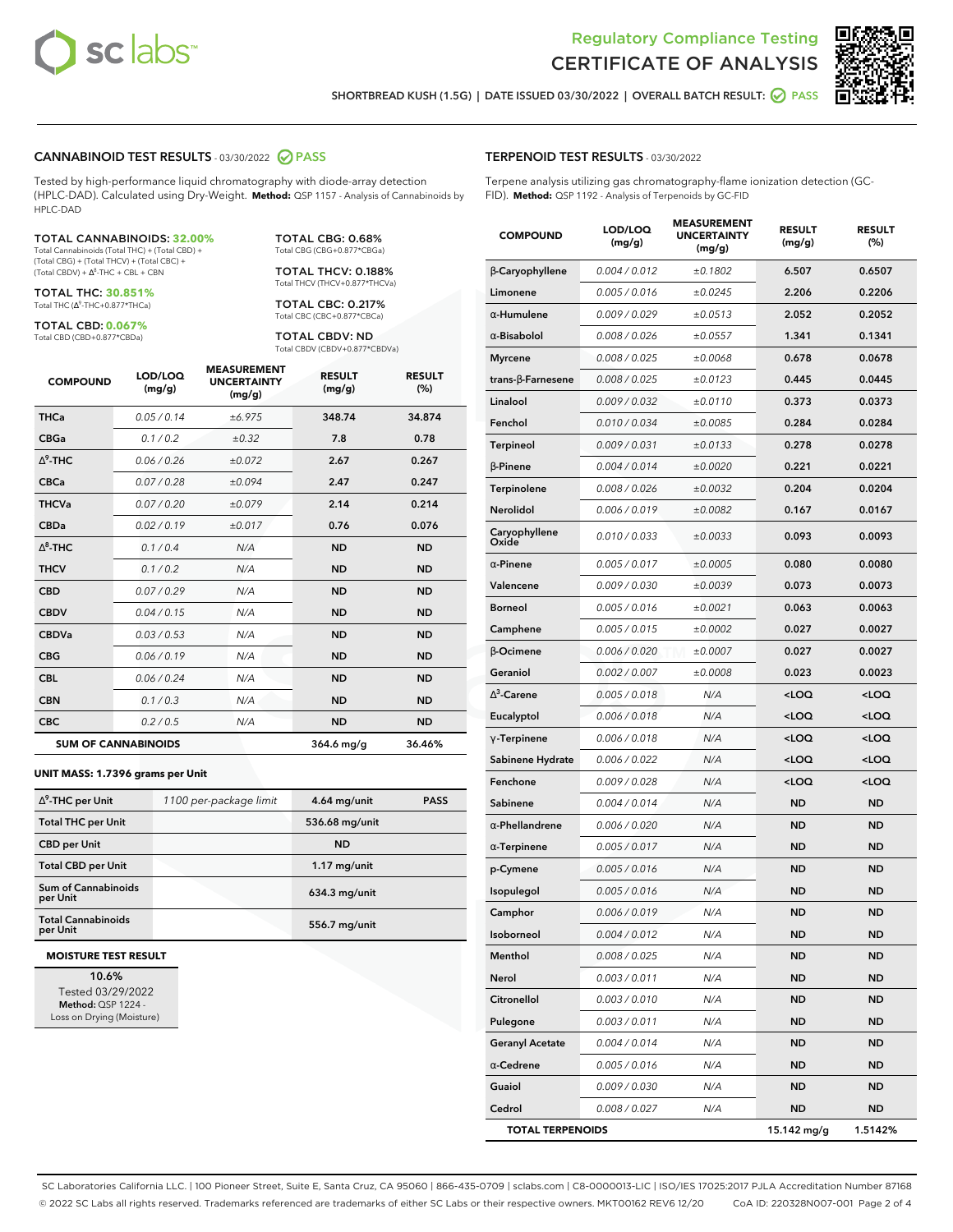



**SHORTBREAD KUSH (1.5G) | DATE ISSUED 03/30/2022 | OVERALL BATCH RESULT: PASS**

# **CATEGORY 1 PESTICIDE TEST RESULTS** - 03/30/2022 **PASS**

Pesticide and plant growth regulator analysis utilizing high-performance liquid chromatography-mass spectrometry (HPLC-MS) or gas chromatography-mass spectrometry (GC-MS). \*GC-MS utilized where indicated. **Method:** QSP 1212 - Analysis of Pesticides and Mycotoxins by LC-MS or QSP 1213 - Analysis of Pesticides by GC-MS

| 0.03 / 0.08<br><b>ND</b><br>Aldicarb<br>$\ge$ LOD<br>N/A<br><b>PASS</b><br>Carbofuran<br>0.02 / 0.05<br><b>ND</b><br><b>PASS</b><br>$>$ LOD<br>N/A<br>Chlordane*<br>0.03 / 0.08<br>N/A<br><b>ND</b><br><b>PASS</b><br>$>$ LOD<br>Chlorfenapyr*<br>0.03/0.10<br>N/A<br><b>ND</b><br><b>PASS</b><br>> LOD<br>0.02 / 0.06<br>$\ge$ LOD<br>N/A<br><b>ND</b><br><b>PASS</b><br>Chlorpyrifos<br>Coumaphos<br>0.02 / 0.07<br>$\geq$ LOD<br>N/A<br><b>ND</b><br><b>PASS</b><br>Daminozide<br>0.02/0.07<br>$>$ LOD<br>N/A<br><b>ND</b><br><b>PASS</b><br><b>Dichlorvos</b><br>0.03/0.09<br>$>$ LOD<br>N/A<br><b>ND</b><br><b>PASS</b><br>(DDVP)<br>0.03/0.08<br>Dimethoate<br>$>$ LOD<br>N/A<br><b>ND</b><br><b>PASS</b><br>0.03/0.10<br><b>ND</b><br><b>PASS</b><br>Ethoprophos<br>$>$ LOD<br>N/A<br>0.02 / 0.06<br>N/A<br><b>ND</b><br><b>PASS</b><br>Etofenprox<br>$\ge$ LOD<br>0.03/0.08<br>N/A<br><b>ND</b><br><b>PASS</b><br>$>$ LOD<br>Fenoxycarb<br>0.03 / 0.08<br>N/A<br><b>ND</b><br><b>PASS</b><br>Fipronil<br>$\ge$ LOD<br>Imazalil<br>0.02/0.06<br>$>$ LOD<br>N/A<br><b>ND</b><br><b>PASS</b><br><b>Methiocarb</b><br>0.02 / 0.07<br><b>ND</b><br><b>PASS</b><br>$\ge$ LOD<br>N/A<br>Parathion-methyl<br>0.03/0.10<br>$\ge$ LOD<br>N/A<br><b>ND</b><br><b>PASS</b><br>0.03/0.09<br>N/A<br><b>PASS</b><br><b>Mevinphos</b><br>$\ge$ LOD<br><b>ND</b><br>Paclobutrazol<br>0.02 / 0.05<br>N/A<br><b>ND</b><br><b>PASS</b><br>$\ge$ LOD<br>0.03/0.09<br>$>$ LOD<br>N/A<br><b>ND</b><br><b>PASS</b><br>Propoxur<br>0.03 / 0.08<br>N/A<br><b>ND</b><br>Spiroxamine<br>$\ge$ LOD<br><b>PASS</b><br>Thiacloprid<br>0.03/0.10<br>N/A<br><b>ND</b><br><b>PASS</b><br>$\ge$ LOD | <b>COMPOUND</b> | LOD/LOQ<br>$(\mu g/g)$ | <b>ACTION</b><br>LIMIT<br>$(\mu g/g)$ | <b>MEASUREMENT</b><br><b>UNCERTAINTY</b><br>$(\mu g/g)$ | <b>RESULT</b><br>$(\mu g/g)$ | <b>RESULT</b> |
|--------------------------------------------------------------------------------------------------------------------------------------------------------------------------------------------------------------------------------------------------------------------------------------------------------------------------------------------------------------------------------------------------------------------------------------------------------------------------------------------------------------------------------------------------------------------------------------------------------------------------------------------------------------------------------------------------------------------------------------------------------------------------------------------------------------------------------------------------------------------------------------------------------------------------------------------------------------------------------------------------------------------------------------------------------------------------------------------------------------------------------------------------------------------------------------------------------------------------------------------------------------------------------------------------------------------------------------------------------------------------------------------------------------------------------------------------------------------------------------------------------------------------------------------------------------------------------------------------------------------------------------------------------------------------|-----------------|------------------------|---------------------------------------|---------------------------------------------------------|------------------------------|---------------|
|                                                                                                                                                                                                                                                                                                                                                                                                                                                                                                                                                                                                                                                                                                                                                                                                                                                                                                                                                                                                                                                                                                                                                                                                                                                                                                                                                                                                                                                                                                                                                                                                                                                                          |                 |                        |                                       |                                                         |                              |               |
|                                                                                                                                                                                                                                                                                                                                                                                                                                                                                                                                                                                                                                                                                                                                                                                                                                                                                                                                                                                                                                                                                                                                                                                                                                                                                                                                                                                                                                                                                                                                                                                                                                                                          |                 |                        |                                       |                                                         |                              |               |
|                                                                                                                                                                                                                                                                                                                                                                                                                                                                                                                                                                                                                                                                                                                                                                                                                                                                                                                                                                                                                                                                                                                                                                                                                                                                                                                                                                                                                                                                                                                                                                                                                                                                          |                 |                        |                                       |                                                         |                              |               |
|                                                                                                                                                                                                                                                                                                                                                                                                                                                                                                                                                                                                                                                                                                                                                                                                                                                                                                                                                                                                                                                                                                                                                                                                                                                                                                                                                                                                                                                                                                                                                                                                                                                                          |                 |                        |                                       |                                                         |                              |               |
|                                                                                                                                                                                                                                                                                                                                                                                                                                                                                                                                                                                                                                                                                                                                                                                                                                                                                                                                                                                                                                                                                                                                                                                                                                                                                                                                                                                                                                                                                                                                                                                                                                                                          |                 |                        |                                       |                                                         |                              |               |
|                                                                                                                                                                                                                                                                                                                                                                                                                                                                                                                                                                                                                                                                                                                                                                                                                                                                                                                                                                                                                                                                                                                                                                                                                                                                                                                                                                                                                                                                                                                                                                                                                                                                          |                 |                        |                                       |                                                         |                              |               |
|                                                                                                                                                                                                                                                                                                                                                                                                                                                                                                                                                                                                                                                                                                                                                                                                                                                                                                                                                                                                                                                                                                                                                                                                                                                                                                                                                                                                                                                                                                                                                                                                                                                                          |                 |                        |                                       |                                                         |                              |               |
|                                                                                                                                                                                                                                                                                                                                                                                                                                                                                                                                                                                                                                                                                                                                                                                                                                                                                                                                                                                                                                                                                                                                                                                                                                                                                                                                                                                                                                                                                                                                                                                                                                                                          |                 |                        |                                       |                                                         |                              |               |
|                                                                                                                                                                                                                                                                                                                                                                                                                                                                                                                                                                                                                                                                                                                                                                                                                                                                                                                                                                                                                                                                                                                                                                                                                                                                                                                                                                                                                                                                                                                                                                                                                                                                          |                 |                        |                                       |                                                         |                              |               |
|                                                                                                                                                                                                                                                                                                                                                                                                                                                                                                                                                                                                                                                                                                                                                                                                                                                                                                                                                                                                                                                                                                                                                                                                                                                                                                                                                                                                                                                                                                                                                                                                                                                                          |                 |                        |                                       |                                                         |                              |               |
|                                                                                                                                                                                                                                                                                                                                                                                                                                                                                                                                                                                                                                                                                                                                                                                                                                                                                                                                                                                                                                                                                                                                                                                                                                                                                                                                                                                                                                                                                                                                                                                                                                                                          |                 |                        |                                       |                                                         |                              |               |
|                                                                                                                                                                                                                                                                                                                                                                                                                                                                                                                                                                                                                                                                                                                                                                                                                                                                                                                                                                                                                                                                                                                                                                                                                                                                                                                                                                                                                                                                                                                                                                                                                                                                          |                 |                        |                                       |                                                         |                              |               |
|                                                                                                                                                                                                                                                                                                                                                                                                                                                                                                                                                                                                                                                                                                                                                                                                                                                                                                                                                                                                                                                                                                                                                                                                                                                                                                                                                                                                                                                                                                                                                                                                                                                                          |                 |                        |                                       |                                                         |                              |               |
|                                                                                                                                                                                                                                                                                                                                                                                                                                                                                                                                                                                                                                                                                                                                                                                                                                                                                                                                                                                                                                                                                                                                                                                                                                                                                                                                                                                                                                                                                                                                                                                                                                                                          |                 |                        |                                       |                                                         |                              |               |
|                                                                                                                                                                                                                                                                                                                                                                                                                                                                                                                                                                                                                                                                                                                                                                                                                                                                                                                                                                                                                                                                                                                                                                                                                                                                                                                                                                                                                                                                                                                                                                                                                                                                          |                 |                        |                                       |                                                         |                              |               |
|                                                                                                                                                                                                                                                                                                                                                                                                                                                                                                                                                                                                                                                                                                                                                                                                                                                                                                                                                                                                                                                                                                                                                                                                                                                                                                                                                                                                                                                                                                                                                                                                                                                                          |                 |                        |                                       |                                                         |                              |               |
|                                                                                                                                                                                                                                                                                                                                                                                                                                                                                                                                                                                                                                                                                                                                                                                                                                                                                                                                                                                                                                                                                                                                                                                                                                                                                                                                                                                                                                                                                                                                                                                                                                                                          |                 |                        |                                       |                                                         |                              |               |
|                                                                                                                                                                                                                                                                                                                                                                                                                                                                                                                                                                                                                                                                                                                                                                                                                                                                                                                                                                                                                                                                                                                                                                                                                                                                                                                                                                                                                                                                                                                                                                                                                                                                          |                 |                        |                                       |                                                         |                              |               |
|                                                                                                                                                                                                                                                                                                                                                                                                                                                                                                                                                                                                                                                                                                                                                                                                                                                                                                                                                                                                                                                                                                                                                                                                                                                                                                                                                                                                                                                                                                                                                                                                                                                                          |                 |                        |                                       |                                                         |                              |               |
|                                                                                                                                                                                                                                                                                                                                                                                                                                                                                                                                                                                                                                                                                                                                                                                                                                                                                                                                                                                                                                                                                                                                                                                                                                                                                                                                                                                                                                                                                                                                                                                                                                                                          |                 |                        |                                       |                                                         |                              |               |
|                                                                                                                                                                                                                                                                                                                                                                                                                                                                                                                                                                                                                                                                                                                                                                                                                                                                                                                                                                                                                                                                                                                                                                                                                                                                                                                                                                                                                                                                                                                                                                                                                                                                          |                 |                        |                                       |                                                         |                              |               |

# **CATEGORY 2 PESTICIDE TEST RESULTS** - 03/30/2022 **PASS**

| <b>COMPOUND</b>          | LOD/LOO<br>$(\mu g/g)$ | <b>ACTION</b><br>LIMIT<br>$(\mu g/g)$ | <b>MEASUREMENT</b><br><b>UNCERTAINTY</b><br>$(\mu g/g)$ | <b>RESULT</b><br>$(\mu g/g)$ | <b>RESULT</b> |  |
|--------------------------|------------------------|---------------------------------------|---------------------------------------------------------|------------------------------|---------------|--|
| Abamectin                | 0.03/0.10              | 0.1                                   | N/A                                                     | <b>ND</b>                    | <b>PASS</b>   |  |
| Acephate                 | 0.02/0.07              | 0.1                                   | N/A                                                     | <b>ND</b>                    | <b>PASS</b>   |  |
| Acequinocyl              | 0.02/0.07              | 0.1                                   | N/A                                                     | <b>ND</b>                    | <b>PASS</b>   |  |
| Acetamiprid              | 0.02 / 0.05            | 0.1                                   | N/A                                                     | <b>ND</b>                    | <b>PASS</b>   |  |
| Azoxystrobin             | 0.02/0.07              | 0.1                                   | N/A                                                     | <b>ND</b>                    | <b>PASS</b>   |  |
| <b>Bifenazate</b>        | 0.01/0.04              | 0.1                                   | N/A                                                     | <b>ND</b>                    | <b>PASS</b>   |  |
| <b>Bifenthrin</b>        | 0.02 / 0.05            | 3                                     | N/A                                                     | <b>ND</b>                    | <b>PASS</b>   |  |
| <b>Boscalid</b>          | 0.03/0.09              | 0.1                                   | N/A                                                     | <b>ND</b>                    | <b>PASS</b>   |  |
| Captan                   | 0.19/0.57              | 0.7                                   | N/A                                                     | <b>ND</b>                    | <b>PASS</b>   |  |
| Carbaryl                 | 0.02 / 0.06            | 0.5                                   | N/A                                                     | <b>ND</b>                    | <b>PASS</b>   |  |
| Chlorantranilip-<br>role | 0.04/0.12              | 10                                    | N/A                                                     | <b>ND</b>                    | <b>PASS</b>   |  |
| Clofentezine             | 0.03/0.09              | 0.1                                   | N/A                                                     | <b>ND</b>                    | <b>PASS</b>   |  |

# **CATEGORY 2 PESTICIDE TEST RESULTS** - 03/30/2022 continued

| <b>COMPOUND</b>               | LOD/LOQ<br>(µg/g) | <b>ACTION</b><br>LIMIT<br>(µg/g) | <b>MEASUREMENT</b><br><b>UNCERTAINTY</b><br>$(\mu g/g)$ | <b>RESULT</b><br>(µg/g) | <b>RESULT</b> |
|-------------------------------|-------------------|----------------------------------|---------------------------------------------------------|-------------------------|---------------|
| Cyfluthrin                    | 0.12 / 0.38       | 2                                | N/A                                                     | <b>ND</b>               | <b>PASS</b>   |
| Cypermethrin                  | 0.11 / 0.32       | $\mathcal{I}$                    | N/A                                                     | <b>ND</b>               | <b>PASS</b>   |
| Diazinon                      | 0.02 / 0.05       | 0.1                              | N/A                                                     | ND                      | <b>PASS</b>   |
| Dimethomorph                  | 0.03 / 0.09       | $\overline{2}$                   | N/A                                                     | <b>ND</b>               | <b>PASS</b>   |
| Etoxazole                     | 0.02 / 0.06       | 0.1                              | N/A                                                     | <b>ND</b>               | <b>PASS</b>   |
| Fenhexamid                    | 0.03 / 0.09       | 0.1                              | N/A                                                     | <b>ND</b>               | <b>PASS</b>   |
| Fenpyroximate                 | 0.02 / 0.06       | 0.1                              | N/A                                                     | <b>ND</b>               | <b>PASS</b>   |
| Flonicamid                    | 0.03 / 0.10       | 0.1                              | N/A                                                     | <b>ND</b>               | <b>PASS</b>   |
| Fludioxonil                   | 0.03 / 0.10       | 0.1                              | N/A                                                     | ND                      | <b>PASS</b>   |
| Hexythiazox                   | 0.02 / 0.07       | 0.1                              | N/A                                                     | <b>ND</b>               | <b>PASS</b>   |
| Imidacloprid                  | 0.04 / 0.11       | 5                                | N/A                                                     | <b>ND</b>               | <b>PASS</b>   |
| Kresoxim-methyl               | 0.02 / 0.07       | 0.1                              | N/A                                                     | <b>ND</b>               | PASS          |
| <b>Malathion</b>              | 0.03 / 0.09       | 0.5                              | N/A                                                     | <b>ND</b>               | <b>PASS</b>   |
| Metalaxyl                     | 0.02 / 0.07       | $\overline{c}$                   | N/A                                                     | <b>ND</b>               | <b>PASS</b>   |
| Methomyl                      | 0.03 / 0.10       | 1                                | N/A                                                     | <b>ND</b>               | <b>PASS</b>   |
| Myclobutanil                  | 0.03 / 0.09       | 0.1                              | N/A                                                     | <b>ND</b>               | <b>PASS</b>   |
| Naled                         | 0.02 / 0.07       | 0.1                              | N/A                                                     | <b>ND</b>               | <b>PASS</b>   |
| Oxamyl                        | 0.04 / 0.11       | 0.5                              | N/A                                                     | <b>ND</b>               | <b>PASS</b>   |
| Pentachloronitro-<br>benzene* | 0.03 / 0.09       | 0.1                              | N/A                                                     | ND                      | PASS          |
| Permethrin                    | 0.04/0.12         | 0.5                              | N/A                                                     | <b>ND</b>               | <b>PASS</b>   |
| Phosmet                       | 0.03 / 0.10       | 0.1                              | N/A                                                     | ND                      | PASS          |
| Piperonyl<br><b>Butoxide</b>  | 0.02 / 0.07       | 3                                | N/A                                                     | <b>ND</b>               | <b>PASS</b>   |
| Prallethrin                   | 0.03 / 0.08       | 0.1                              | N/A                                                     | <b>ND</b>               | <b>PASS</b>   |
| Propiconazole                 | 0.02 / 0.07       | 0.1                              | N/A                                                     | <b>ND</b>               | <b>PASS</b>   |
| Pyrethrins                    | 0.04 / 0.12       | 0.5                              | N/A                                                     | <b>ND</b>               | PASS          |
| Pyridaben                     | 0.02 / 0.07       | 0.1                              | N/A                                                     | <b>ND</b>               | <b>PASS</b>   |
| Spinetoram                    | 0.02 / 0.07       | 0.1                              | N/A                                                     | <b>ND</b>               | <b>PASS</b>   |
| Spinosad                      | 0.02 / 0.07       | 0.1                              | N/A                                                     | <b>ND</b>               | <b>PASS</b>   |
| Spiromesifen                  | 0.02 / 0.05       | 0.1                              | N/A                                                     | <b>ND</b>               | <b>PASS</b>   |
| Spirotetramat                 | 0.02 / 0.06       | 0.1                              | N/A                                                     | <b>ND</b>               | <b>PASS</b>   |
| Tebuconazole                  | 0.02 / 0.07       | 0.1                              | N/A                                                     | <b>ND</b>               | PASS          |
| Thiamethoxam                  | 0.03 / 0.10       | 5                                | N/A                                                     | <b>ND</b>               | <b>PASS</b>   |
| Trifloxystrobin               | 0.03 / 0.08       | 0.1                              | N/A                                                     | <b>ND</b>               | <b>PASS</b>   |

SC Laboratories California LLC. | 100 Pioneer Street, Suite E, Santa Cruz, CA 95060 | 866-435-0709 | sclabs.com | C8-0000013-LIC | ISO/IES 17025:2017 PJLA Accreditation Number 87168 © 2022 SC Labs all rights reserved. Trademarks referenced are trademarks of either SC Labs or their respective owners. MKT00162 REV6 12/20 CoA ID: 220328N007-001 Page 3 of 4